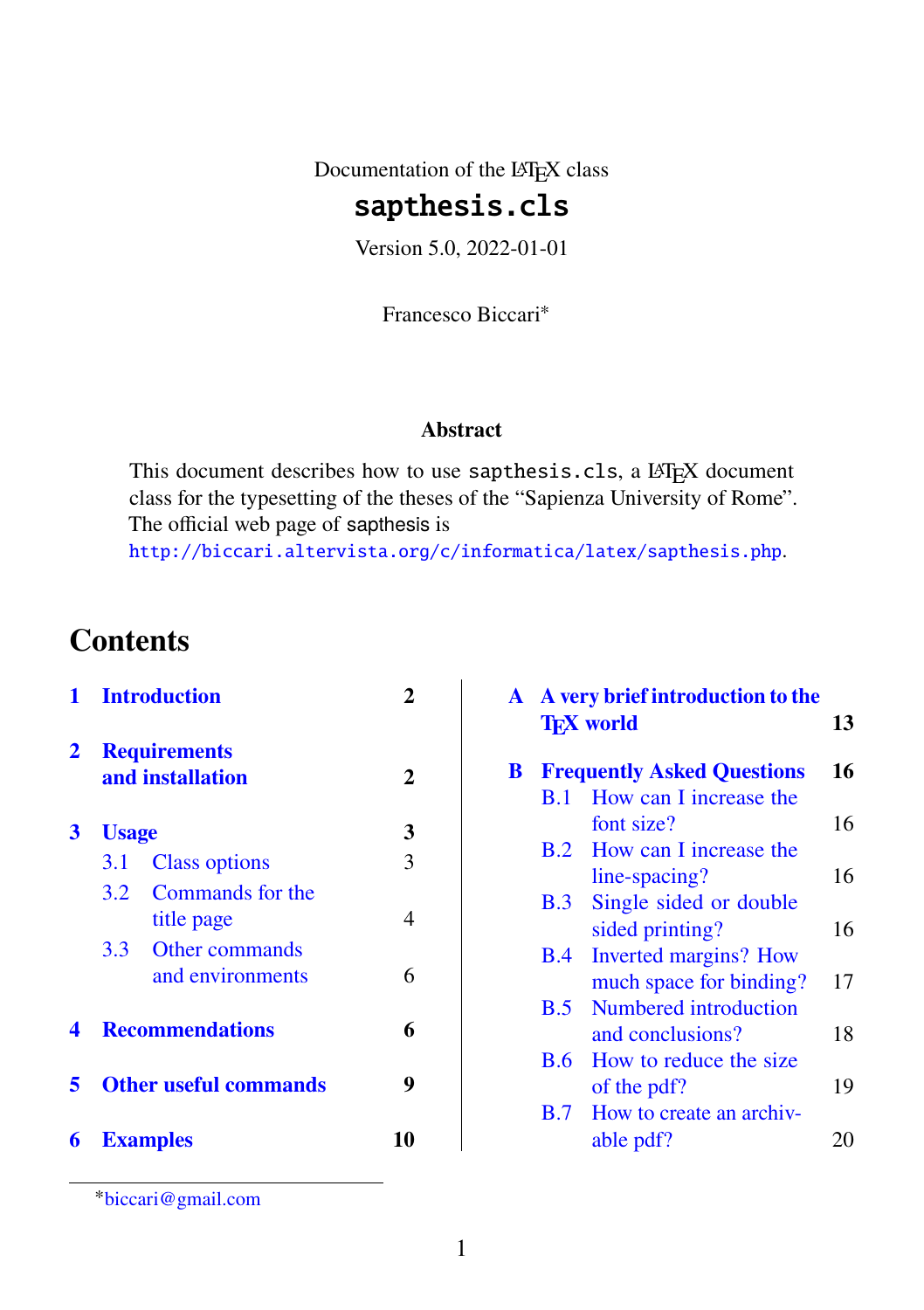## <span id="page-1-0"></span>**1 Introduction**

After several years in my faculty I noticed that usually students spend a lot of time to refine the aesthetic aspect of their LATEX documents instead of focusing on the content. This is against the philosophy of LATEX, which was created to relieve the writer from the typesetter's work. Apart from the time spent, the resulting documents are obviously all different from each other and good aesthetic results are not always achieved. This has a negative impact both on the student's work and on the university. Moreover in 2007 the Sapienza university changed completely its logo and a lot of strict graphic rules for official documents were introduced.<sup>1</sup>

For these reasons I thought that a LAT<sub>EX</sub> class for the theses of my university would have been a good idea. Sapthesis is the result of my work. Its official web page is <http://biccari.altervista.org/c/informatica/latex/sapthesis.php>. Sapthesis is released under the terms of the latest version of the LA[TEX Project Public License.](http://www.latex-project.org/lppl/)

To give a look to a document composed by sapthesis class, compile one of the several examples reported in App. [6.](#page-9-0)

I would like to thank the Italian T<sub>EX</sub> user group  $(GuIT)$  for the help provided, in particular Enrico Gregorio and Claudio Beccari. I would also thank all the users who reported bugs and suggestions.

## <span id="page-1-1"></span>**2 Requirements and installation**

The simplest way to install sapthesis is by the package manager of your  $T_{F}X$ distribution (TEX Live or MiKTEX). For manual installation see the README file.

The sapthesis package provides: the sapthesis.cls class file; the documentation sapthesis-doc.pdf (this file) and its source code; the logo of Sapienza university; an English BibTEX style, called sapthesis.bst, which can be used, obviously, only if you use the BibT<sub>E</sub>X way to compose your bibliography and if your thesis is written in English (its usage is not mandatory).

Sapthesis explicitely loads the packages xkeyval, etoolbox, geometry, ifxetex, xltxtra, fontenc, textcomp, lmodern, caption, graphicx, color, booktabs, amsmath, fancyhdr. Do **not** include these packages in the preamble of your document!

<sup>&</sup>lt;sup>1</sup>A thesis is not an official document and therefore these guidelines can not be applied (private communication with Laura Gobbo, Ufficio Stampa e Comunicazione Sapienza Università di Roma). However some Microsoft Word templates, with a completely different style, are provided. To give a look to the new Sapienza style see [Marchio, identità visiva e sistema grafico](https://www.uniroma1.it/it/pagina/marchio-identita-visiva-e-sistema-grafico) and [Template tesi.](https://www.uniroma1.it/it/pagina/impaginazione-della-tesi-e-logo)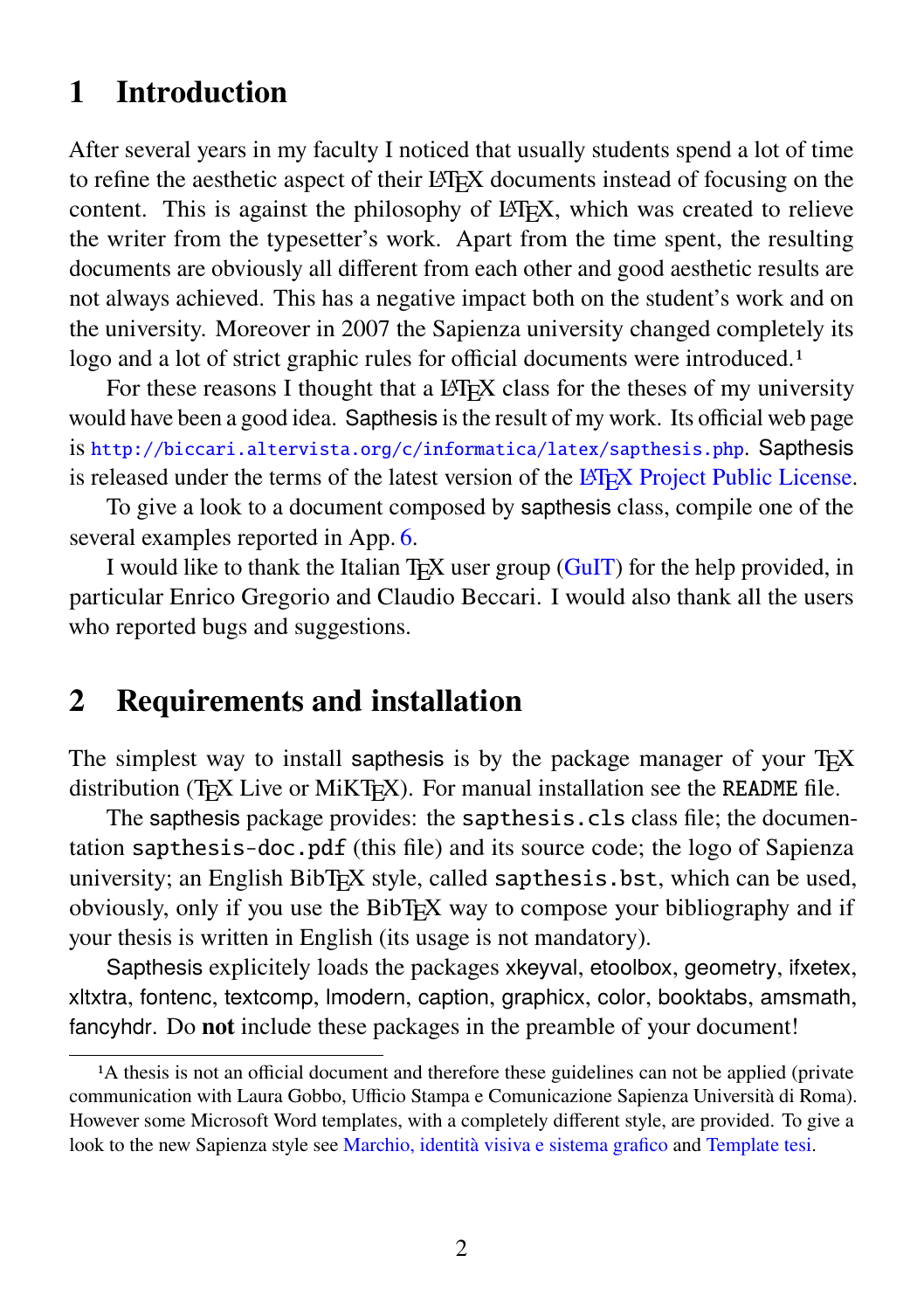## <span id="page-2-0"></span>**3 Usage**

A LATEX document based on sapthesis can be compiled only by the commands pdflatex and xelatex. In this manual only pdflatex will be considered.

As usual, in order to use this class, you need to call it by

```
\documentclass[options]{sapthesis}
```
You have to specify the class options for your case (see Sec. [3.1\)](#page-2-1). Then you have to provide some fundamental information (title, author, etc...) by specific commands in the preamble (see Sec. [3.2\)](#page-3-0). Finally, remember to follow a source code structure similar to those of the examples given in App. [6.](#page-9-0) Especially the usage of the commands \frontmatter, \mainmatter and \backmatter is mandatory, otherwise the page style of the document will be wrong!

 $\overline{\phantom{a}}$   $\overline{\phantom{a}}$   $\overline{\phantom{a}}$   $\overline{\phantom{a}}$   $\overline{\phantom{a}}$   $\overline{\phantom{a}}$   $\overline{\phantom{a}}$   $\overline{\phantom{a}}$   $\overline{\phantom{a}}$   $\overline{\phantom{a}}$   $\overline{\phantom{a}}$   $\overline{\phantom{a}}$   $\overline{\phantom{a}}$   $\overline{\phantom{a}}$   $\overline{\phantom{a}}$   $\overline{\phantom{a}}$   $\overline{\phantom{a}}$   $\overline{\phantom{a}}$   $\overline{\$ 

This class supports, at the moment, two languages: Italian and English. The choice of the language is automatic according to the babel package settings. If babel is not loaded, english is used. See below to override the automatic choice.

#### <span id="page-2-1"></span>**3.1 Class options**

The following options can be passed to the \documentclass command.

- a4paper/a5paper/b5paper Choose one of these three options to set the paper format. The default value is a4paper.
- **layout=a5paper/b5paper** If, for some reason, it is impossible to print on A5 or B5 directly (printer not supporting these formats, paper not available, ...), it is possible to specify the A5 or B5 layout, maintaining the A4 paper format: some cropmarks will be printed to show where the page should be cut.
- draft The usual draft option of the LAT<sub>EX</sub> Standard Classes.
- oneside The usual oneside option of the LAT<sub>EX</sub> Standard Classes.
- twoside (default) The usual twoside option of the LAT<sub>EX</sub> Standard Classes.
- **binding=length** (zero default binding) The value of this option is an offset of the text column. It is useful to take into account the margin for the binding (ask to your bookbinder for information).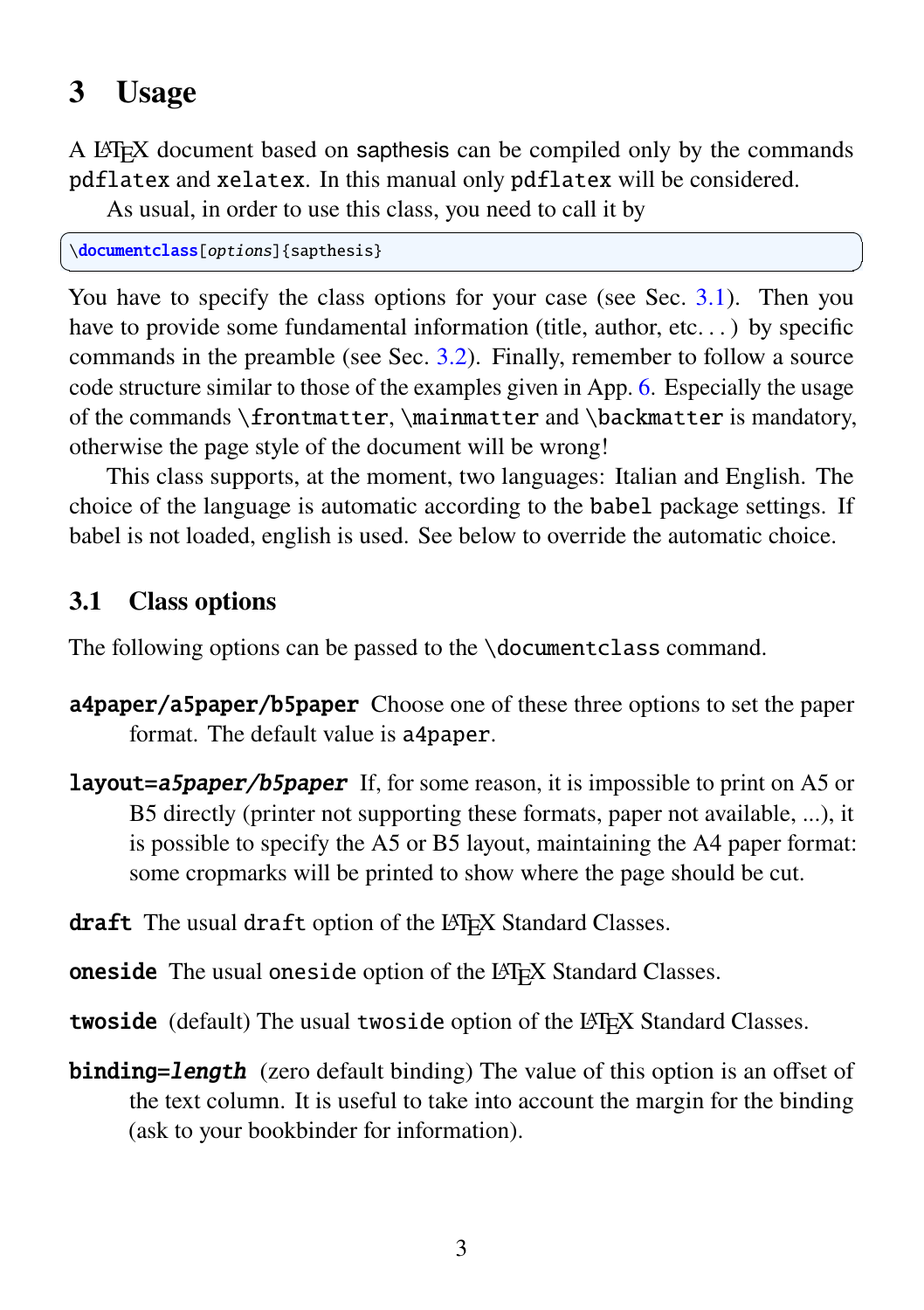- noexaminfo Suppress all the final exam informations. Indeed, by default, Sapthesis shows some information about the final thesis discussion on the back of the title page. By default it shows the phrase "Thesis not yet defended". Otherwise, as explained later, giving the commands \examdate{...} and \examiner{...} the date and the examiners list are shown.
- nodefaultfont Avoid the loading of packages fontenc, textcomp and Imodern.

romandiff See App. [5.](#page-8-0)

**italian** / **english** Explicitly declare the language of the title page. Useful to write the title page in a language and the thesis in a different language.

#### <span id="page-3-0"></span>**3.2 Commands for the title page**

As usual, the title page is generated by the \maketitle command. It needs some information that you can supply by the following commands in the preamble.

- \title{...} Mandatory. Title of the thesis. The text is justified, however it is recommended to insert manual linebreaks (\\) to compose a beautiful title.
- \subtitle{...} Optional. Subtitle (try to avoid a subtitle). If both \subtitle{...} and \alttitle{...} are used, the latter is discarded.
- \alttitle{...} Optional. Alternative title (try to avoid an alternative title). This command, together with the \title{...} command, is typically used to insert in the frontispiece the title in another language. If both \subtitle{...} and \alttitle{...} are used, the latter is discarded.
- \author{...} Mandatory. Author (student's name).
- \IDnumber{...} Mandatory. ID number (*matricola* in Italian).
- \course{...} Mandatory. Use the official Italian name of the course. Even though your thesis is in English you should write here the official name of the course, which normally is in Italian.
- \cycle{...} Mandatory only for PhD's. Use the form: \cycle{XXII}
- \courseorganizer{...} Mandatory. Course organizer (for example Scuola di Scienze Matematiche Fisiche e Naturali). Use  $\aleph$  to properly break the lines.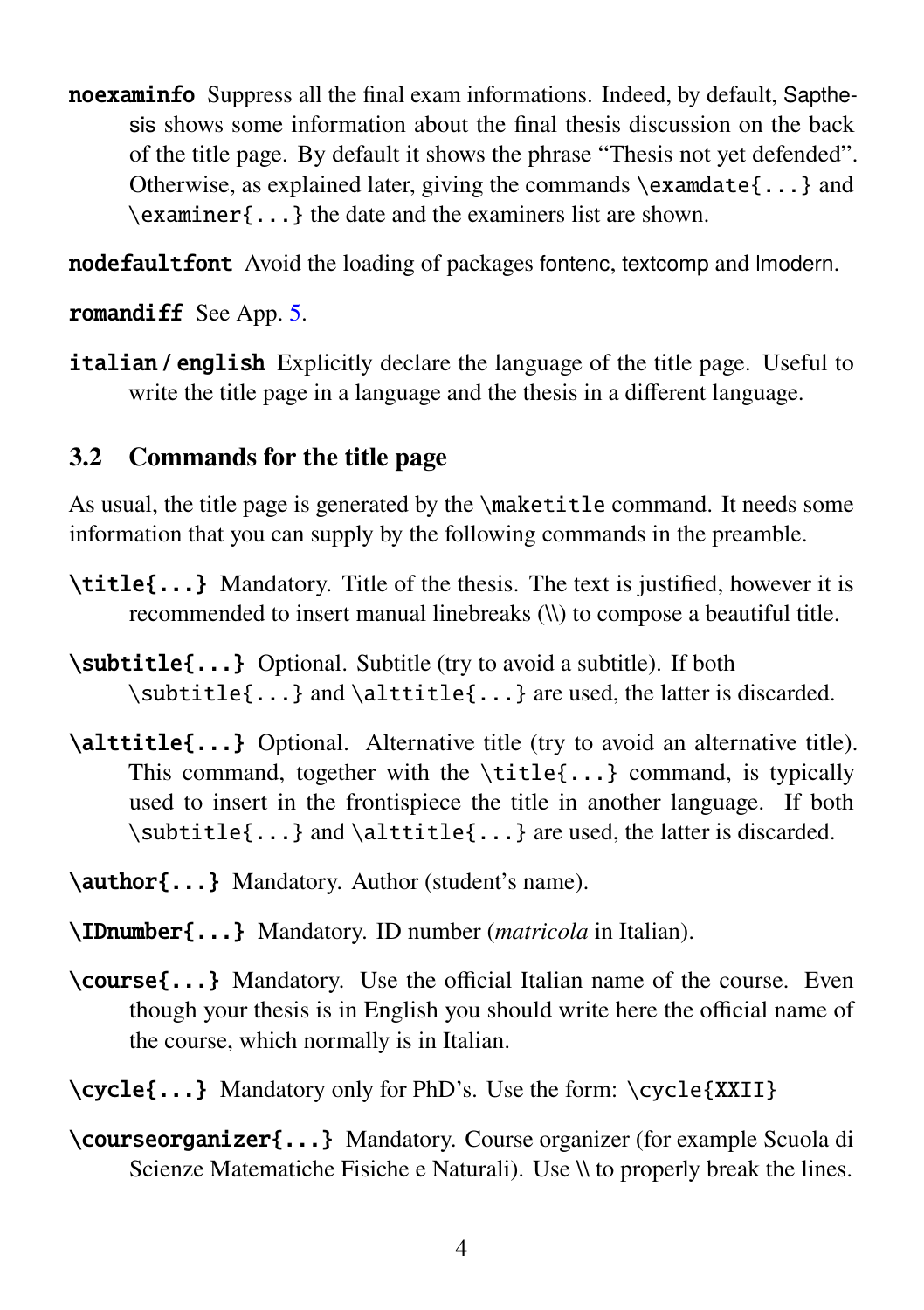\AcademicYear{...} Academic Year.

- \advisor{...} You must specify at least one advisor. If you have more than one advisor, put several advisor commands in the correct order: \advisor{Prof. Pippo} \advisor{Dr. Pluto}
- \customadvisorlabel{...} Optional. Specify the label for advisors. It can be used, for example, to print "Relatrice" instead of "Relatore".
- \coadvisor{...} Optional. Co-advisors of the thesis. Same syntax of the \advisor command.
- \customcoadvisorlabel{...} Optional. Specify the label for co-advisors. It can be used to print "external advisor" or similar labels.
- \director{...} Optional. Director of the PhD program, head of the Specialization degree, or similar. Same syntax of the \advisor command. Avoid its usage if possible.

\customdirectorlabel{...} Optional. Specify the label for director.

Together with the title page, Sapthesis will also compose an information page just after the title page. See also the \noexaminfo class option described in a previous section. Here follow the necessary commands to compose this page.

\examdate{...} Optional. Date of the final exam. Example: \examdate{16 February 2020}.

- \examiner[...]{...} Optional. Specifies the members of the board of examiners of the final exam. Usage similar to \advisor command. The optional argument can be used to specify the role of that examiner in the commission.
- \thesistype{...} Optional. Type of thesis (usually PhD thesis, Master thesis, and so on).
- \ISBN{...} Optional. ISBN
- \copyyear{...} Mandatory. Copyright year (usually the graduation year).
- \copyrightstatement{...} Optional. Specify a copyright statement that will be printed in place of the default one.
- \versiondate{...} Optional. Date version of the thesis.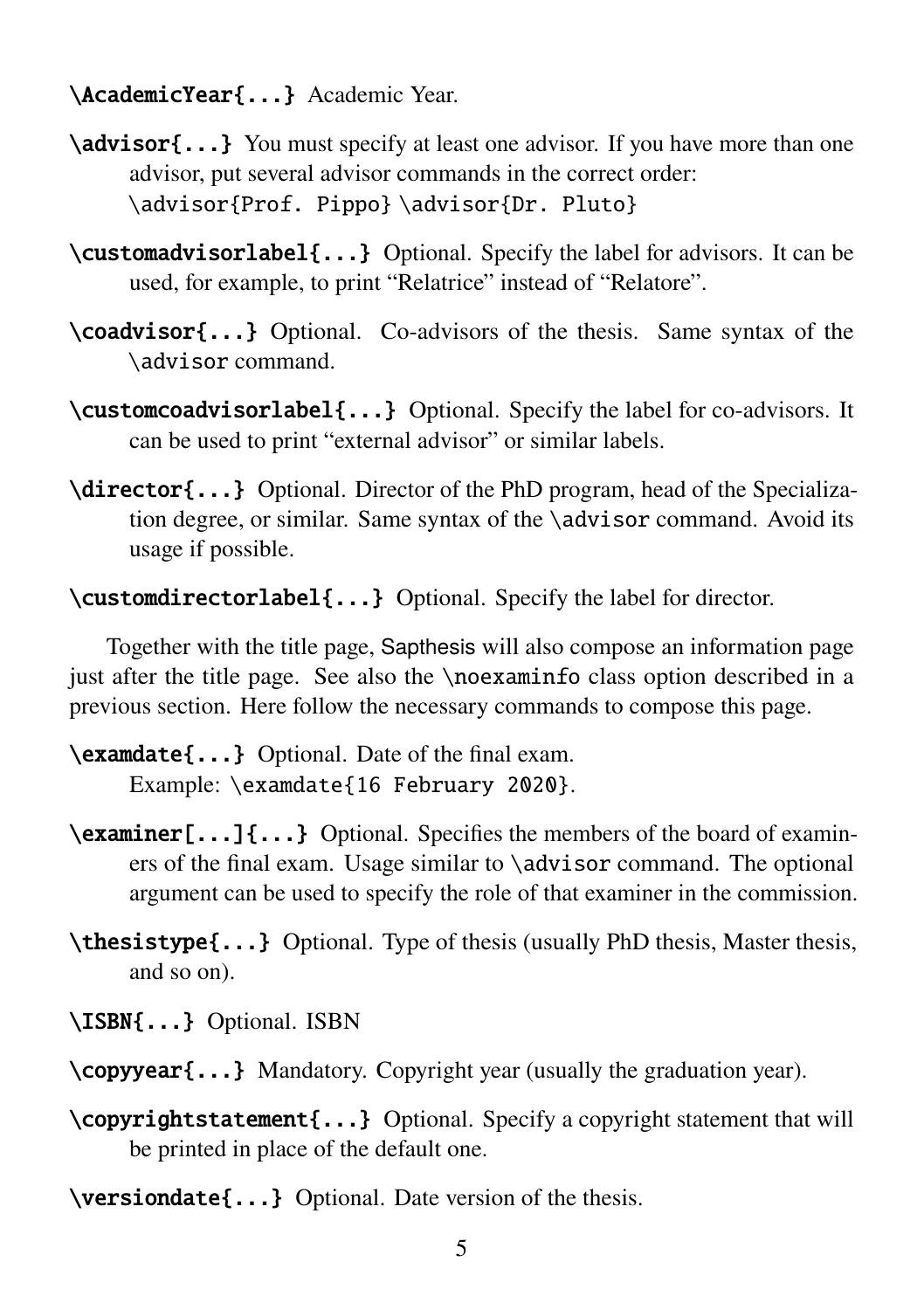- \website{...} Optional. Thesis website. Automatically hyper-linked if hyperref package is loaded.
- \authoremail{...} Mandatory. Email of the thesis author. It is automatically hyper-linked if hyperref package is loaded.
- \reviewer{...} Optional. Reviewers of the thesis (typically this applies to PhD theses only). Same syntax of the \advisor command. The list of the reviewer is preceded by the a text which can be specified by the \reviewerlabel{...} command.
- \extrainfo{...} Optional. This command can be used to insert an arbitraly long text at the top of the back of the titlepage. For example, in the past it was used to provide some information for TFA theses (tutor, tutor coordinator, principal of the school, name of the school, and so on).

### <span id="page-5-0"></span>**3.3 Other commands and environments**

\dedication{...} A command to compose the dedication.

- abstract An environment to compose the abstract of your document. This environment has an optional parameter to choose the title of the abstract section. If you use a language for the abstract different from that of the thesis, consider the \selectlanguage{...} command provided by the babel package.
- acknowledgments An environment to compose the acknowledgments of your document. This environment has an optional parameter to choose the title of the acknowledgments section. If you use a language for the acknowledgments different from that of the thesis, consider the  $\setminus$  selectlanguage{...} command provided by the babel package.

The sapthesis class defines also the color sapred which is the *Sapienza red*: RGB(130,36,51). Example of usage: \textcolor{sapred}{blah blah}

# <span id="page-5-1"></span>**4 Recommendations**

- Do **not** change the default layout.
- Do **not** load the packages already loaded by sapthesis (see Sec. [2\)](#page-1-1).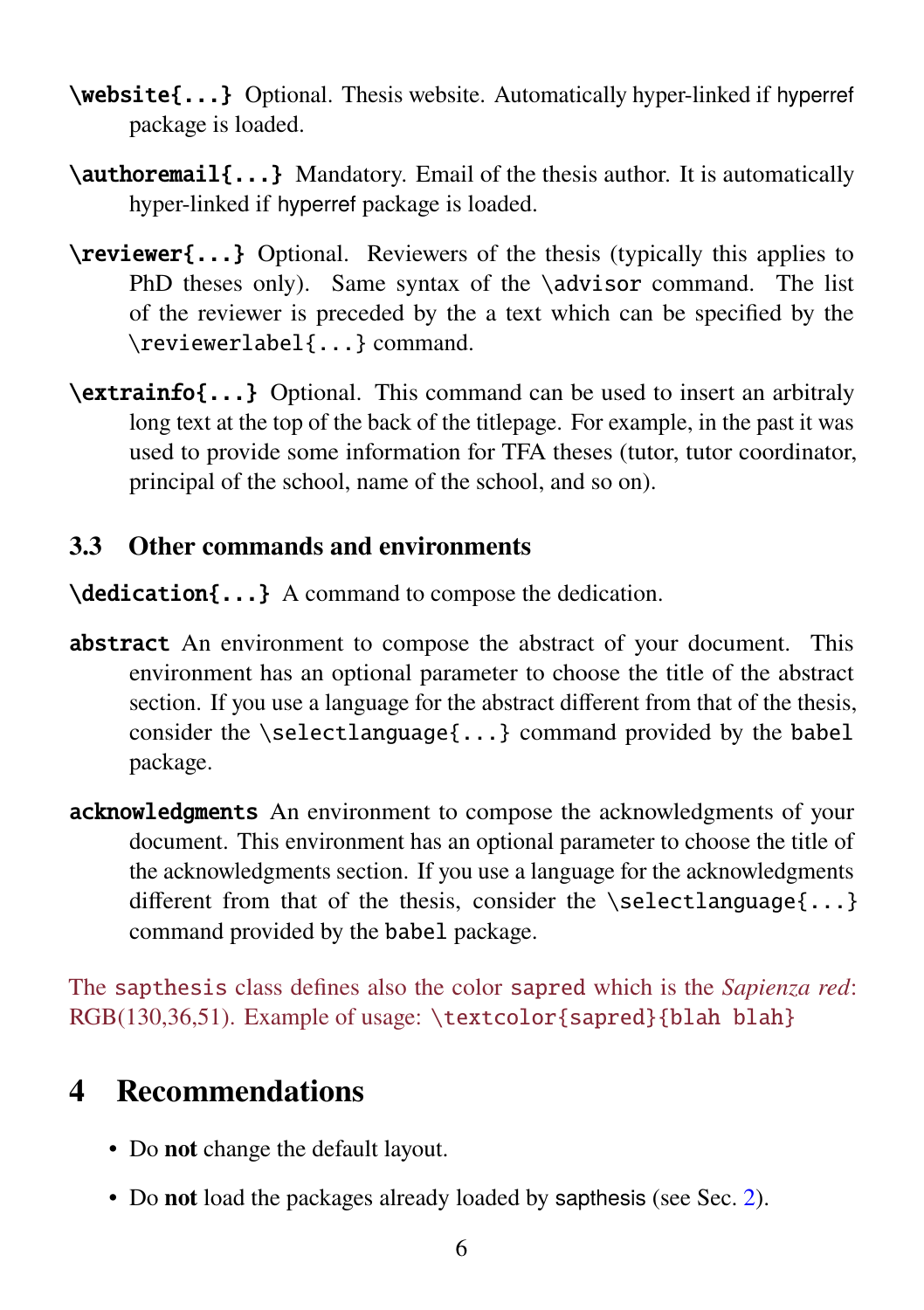- As you already should know, LATEX can process only documents in pure ASCII. If you want to insert *directly* other characters, not included in the 128 ASCII characters (for example accented letters), you have to use a particular text encoding for your source file. Then you have to "tell" to LATEX which encoding you have chosen by the packages inputenc. It is always recommended to use UTF-8 character encoding and specify this choice also by the *magic lines* at the beginning of the source code (see the examples in App. [6\)](#page-9-0).
- Respect the following thesis structure:
	- **–** Title page (\maketitle command)
	- **–** Dedication (\dedication command)
	- **–** Abstract (abstract environment)
	- **–** Acknowledgements (acknowledgments environment)
	- **–** Table of contents (\tableofcontens command)
	- **–** Chapters
	- **–** Appendices
	- **–** Bibliography
- It is recommended to avoid or limit the acknowledgments in a thesis, it is not very professional. The dedication should be enough.
- Do not put any preface in your thesis. The preface should be written only by an eminent expert in the field to comment exceptionally important results of the student.
- Usually tables and figures are centered. Remember that, according to the typographic rules, the table captions should be placed **above** the table, whereas the figure caption should be placed **below** the figure.
- If the figure has a small width, it is possible to put the figure caption aside the figure using the sidecap package (not preloaded by sapthesis).
- Avoid the use of colors unless really necessary. Remember that the figures should be readable even if they are printed in gray scale!
- Subscripts and superscripts should be in italic if they represent variable quantities, whereas should be in roman if they are simply labels.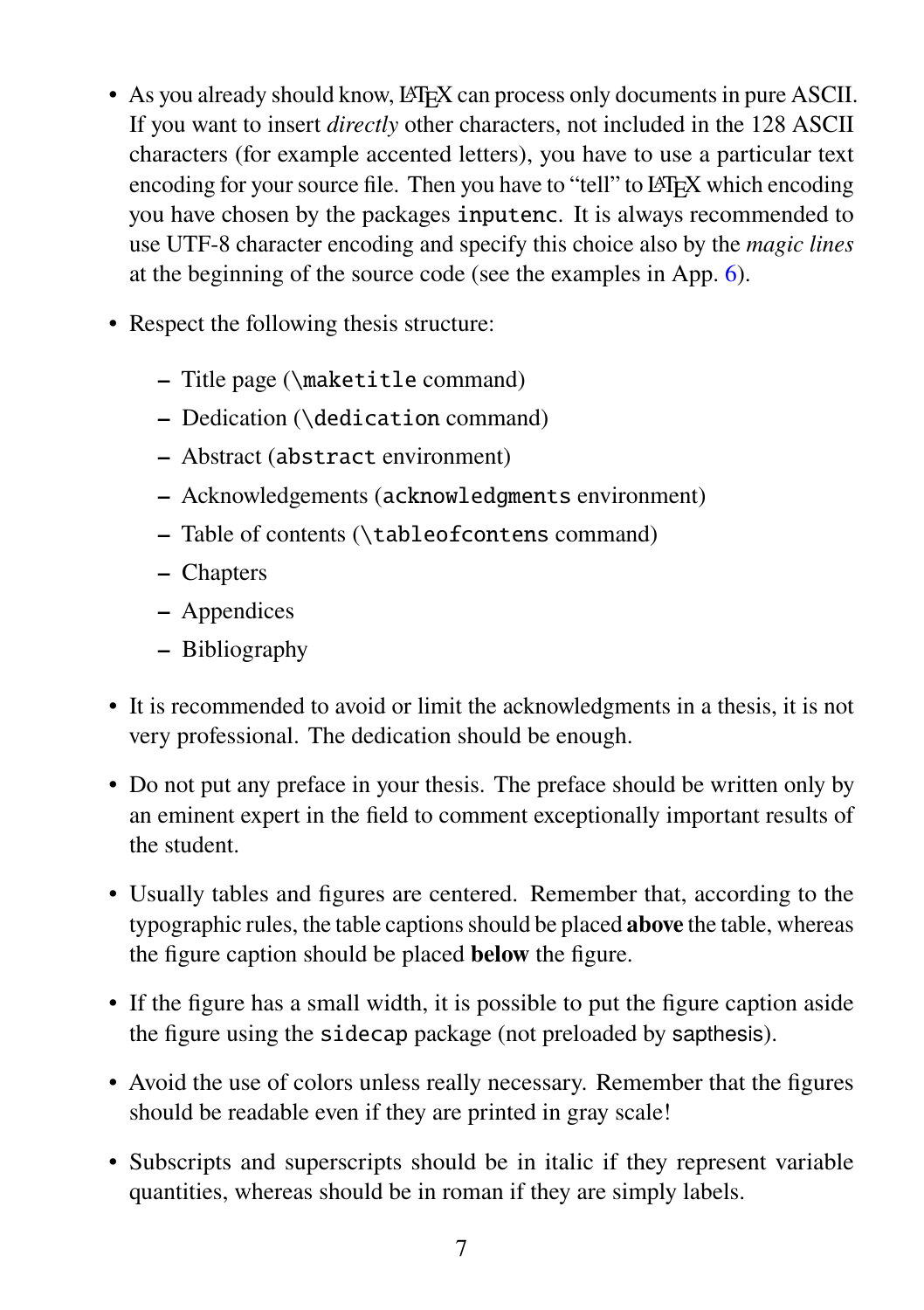- The name of operators should be typed in roman. Example: use  $sin($  $\sin$ instead of  $sin($ \$sin\$).
- The margin notes are rarely used in scientific documents and should **not** be used in a scientific thesis.
- Do not divide the bibliography per chapter unless it is **really** necessary. This will save you from wasting a lot of time to prepare your LAT<sub>EX</sub> source code. Order your bibliography alphabetically according to the first author surname: this order is very useful, contrary to the other typical order, the citation order.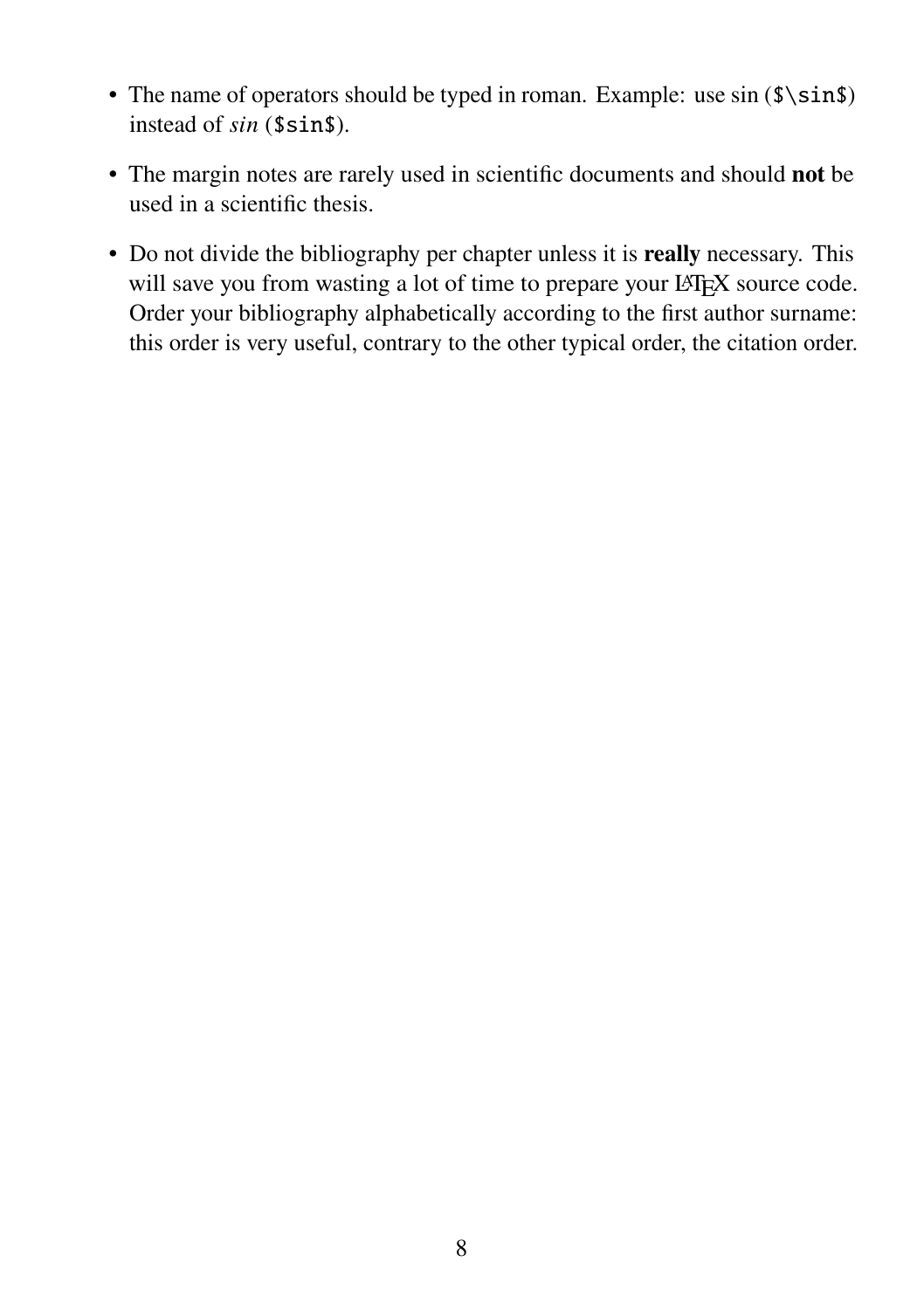### <span id="page-8-0"></span>**5 Other useful commands**

Sapthesis provides several useful commands for scientific texts.

- \eu Napier's number, e, in roman.
- \iu Imaginary unit, i, in roman.
- $\{der{\ldots}\}\$  Derivative. The first argument represents the function to derive while the second the variables separated by commas. The differential symbol is automatically inserted. Examples:  $\der{f}{x}, \der{f}{x,y}$ , \der{f}{\*{3}{x}}, \der{f}{\*{2}{x},\*{2}{y},z}.
- \pder{...}{...} Partial derivative. Same syntax of the \der command.
- \rb{...} Roman suBscript
- \rp{...} Roman suPerscript
- \tb{...} Text suBscript
- \tp{...} Text suPerscript
- \un{...} Useful command to typeset measurement units in the correct way, e.g.  $25\un{m/s}, 13\un{kg}, cm<sup>2</sup> - 3}$ . It can be used both inside or outside the math environment. For heavy usage of measurement units and to insert numbers in the form 1.4e-5, the package siunitx is recommended.
- $\alpha$  Shortcut for the \degree command. Example: 45\g produces 45°.
- \C Shortcut for the \celsius command. Example: 37\,\C produces 37 °C. (Not available in math mode compiling with xelatex).
- \A Angstrom. Example: 10\,\A produces 10 Å.
- $\mathrm{arco}$  Micro prefix. Example:  $7\,\mathrm{arco}$  m produces 7 µm.
- $\lozenge$  Ohm. Example: 100\, \ohm produces 100  $\Omega$ .
- $\ddot{\text{d}}$  Differential symbol with automatic spacing. Example:  $\int x \, d\text{i} x$ produces  $\int x dx$ . If you prefer the differential symbol in roman (d), you can use the romandiff document class option.
- $\x$  Shortcut for the \times command. E.g.: \$7 \x 10^5\$ produces  $7 \times 10^5$ .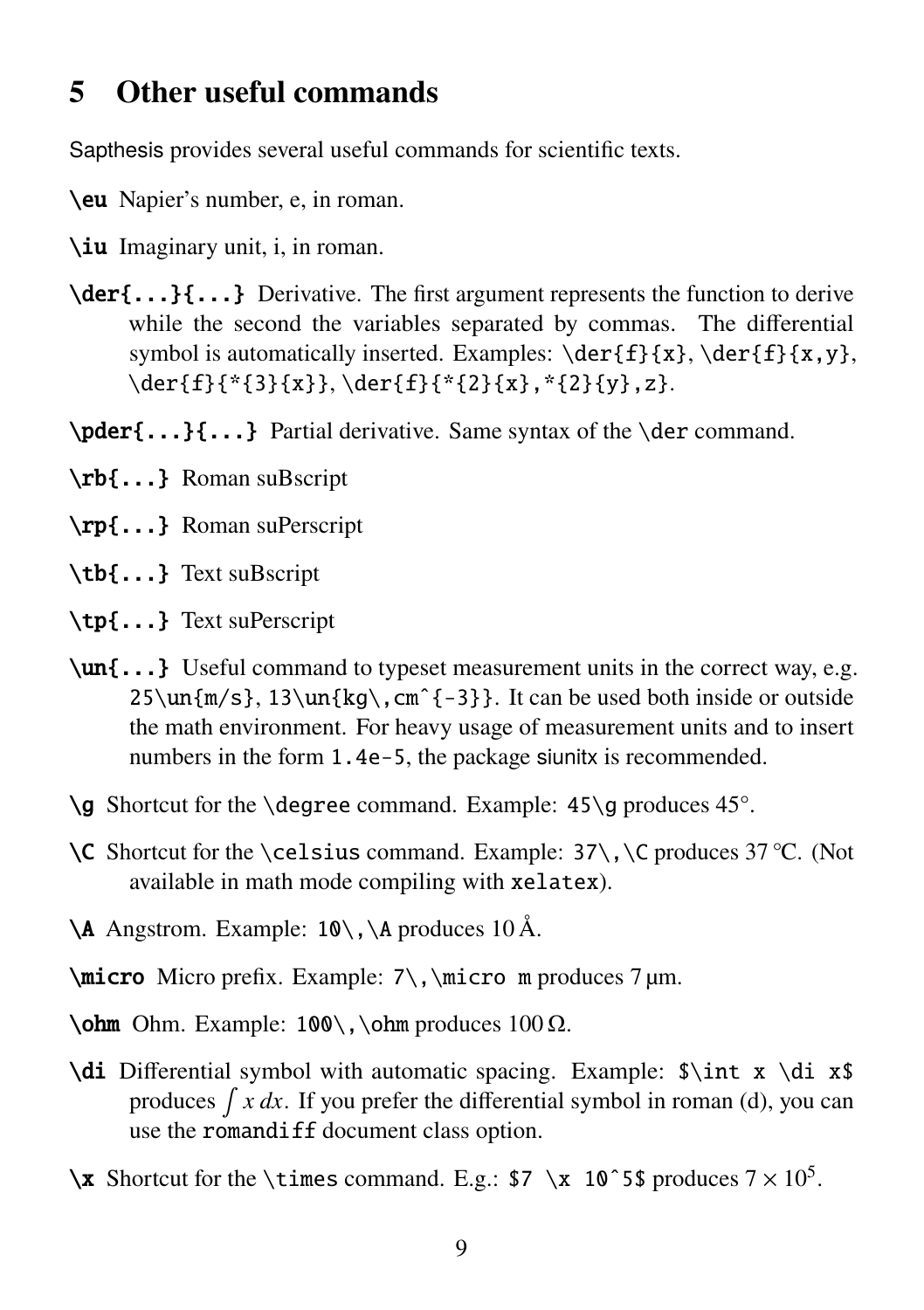# <span id="page-9-0"></span>**6 Examples**

### **PhD thesis in English**

```
\overline{a} \overline{a} \overline{a} \overline{a} \overline{a} \overline{a} \overline{a} \overline{a} \overline{a} \overline{a} \overline{a} \overline{a} \overline{a} \overline{a} \overline{a} \overline{a} \overline{a} \overline{a} \overline{a} \overline{a} \overline{a} \overline{a} \overline{a} \overline{a} \overline{% !TeX encoding = UTF-8
% !TeX program = pdflatex
% !TeX spellcheck = en_US
\documentclass[binding=0.6cm]{sapthesis}
\usepackage{microtype}
\usepackage{hyperref}
\hypersetup{pdftitle={My thesis},pdfauthor={Francesco Biccari}}
\title{My thesis}
\author{Francesco Biccari}
\IDnumber{123456}
\course{Dottorato di Ricerca in Filologia}
\courseorganizer{Scuola di Dottorato in Scienze Filologiche}
\cycle{XXXVII}
\AcademicYear{2021/2022}
\advisor{Prof. Caio}
\coadvisor{Dr. Sempronio}
\authoremail{pippo@pippo.com}
\copyyear{2022}
\thesistype{PhD thesis}
\begin{document}
\frontmatter
\maketitle
\dedication{Dedicated to\\ Donald Knuth}
\begin{abstract}
This thesis deals with myself.
\end{abstract}
\tableofcontents
\mainmatter
\chapter{Introduction}
...
\backmatter
\cleardoublepage
\phantomsection % Give this command only if hyperref is loaded
\addcontentsline{toc}{chapter}{\bibname}
% Here put the code for the bibliography. You can use BibTeX or
% the BibLaTeX package or the simple environment thebibliography.
\end{document}
```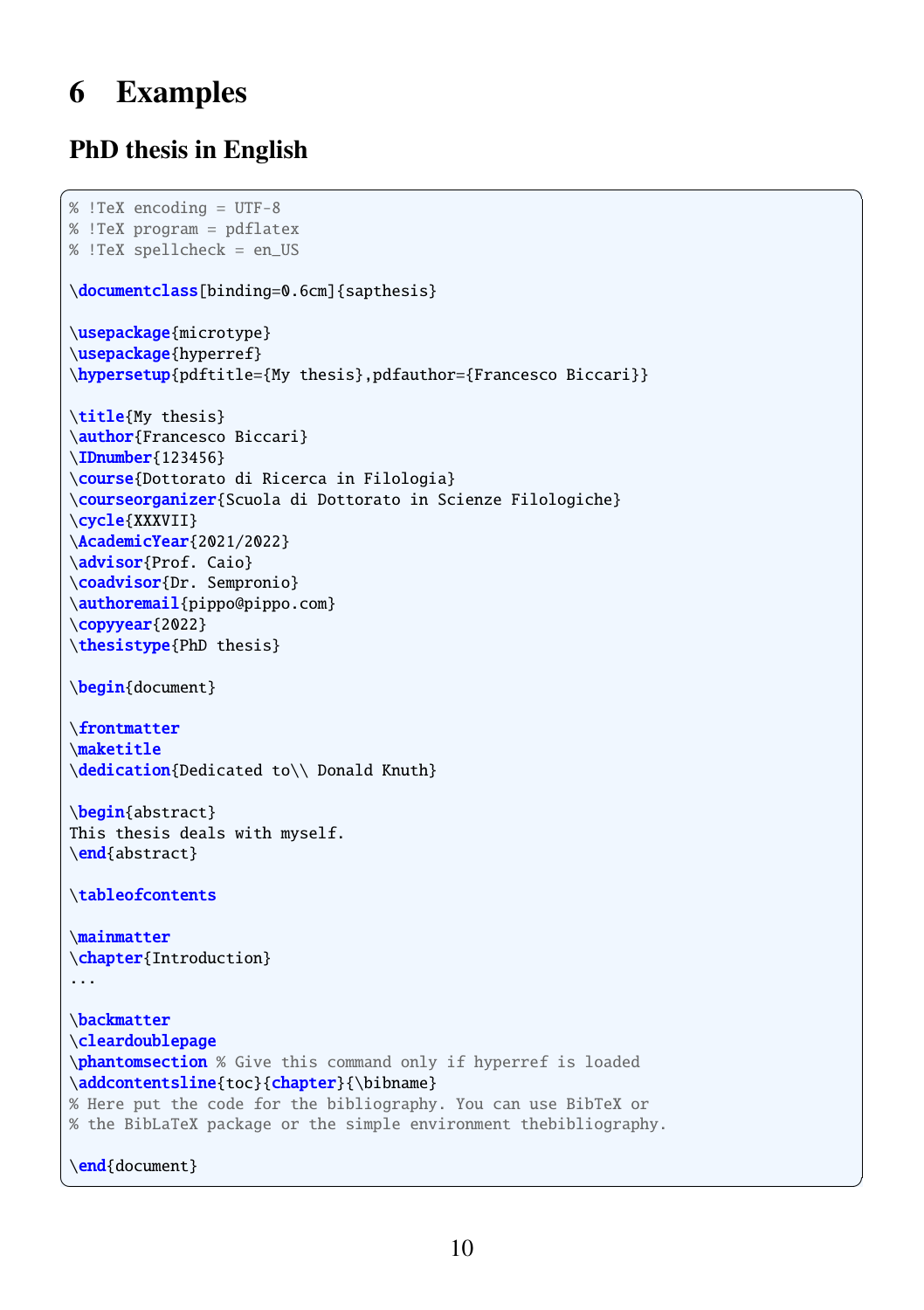#### **Master thesis (Laurea/Laurea Magistrale) in Italian**

 $\overline{a}$   $\overline{a}$   $\overline{a}$   $\overline{a}$   $\overline{a}$   $\overline{a}$   $\overline{a}$   $\overline{a}$   $\overline{a}$   $\overline{a}$   $\overline{a}$   $\overline{a}$   $\overline{a}$   $\overline{a}$   $\overline{a}$   $\overline{a}$   $\overline{a}$   $\overline{a}$   $\overline{a}$   $\overline{a}$   $\overline{a}$   $\overline{a}$   $\overline{a}$   $\overline{a}$   $\overline{$ 

```
% !TeX encoding = UTF-8
% !TeX program = pdflatex
% !TeX spellcheck = it_IT
\documentclass[binding=0.6cm]{sapthesis}
\usepackage{microtype}
\usepackage[italian]{babel}
\usepackage[utf8]{inputenc}
\usepackage{hyperref}
\hypersetup{pdftitle={La mia tesi},pdfauthor={Francesco Biccari}}
\title{La mia tesi}
\author{Francesco Biccari}
\IDnumber{123456}
\course{Laurea Magistrale in Fisica}
\courseorganizer{Facoltà di Scienze Matematiche, Fisiche e Naturali}
\AcademicYear{2021/2022}
\advisor{Prof. Caio}
\coadvisor{Dr. Sempronio}
\authoremail{francesco.biccari@pippo.com}
\copyyear{2022}
\thesistype{Tesi di Laurea Magistrale}
\begin{document}
\frontmatter
\maketitle
\dedication{Dedicato a\\ Donald Knuth}
\begin{abstract}
Questa tesi parla di me.
\end{abstract}
\tableofcontents
\mainmatter
\chapter{Introduzione}
...
\backmatter
\cleardoublepage
\phantomsection % Give this command only if hyperref is loaded
\addcontentsline{toc}{chapter}{\bibname}
% Here put the code for the bibliography. You can use BibTeX or
% the BibLaTeX package or the simple environment thebibliography.
\end{document}
```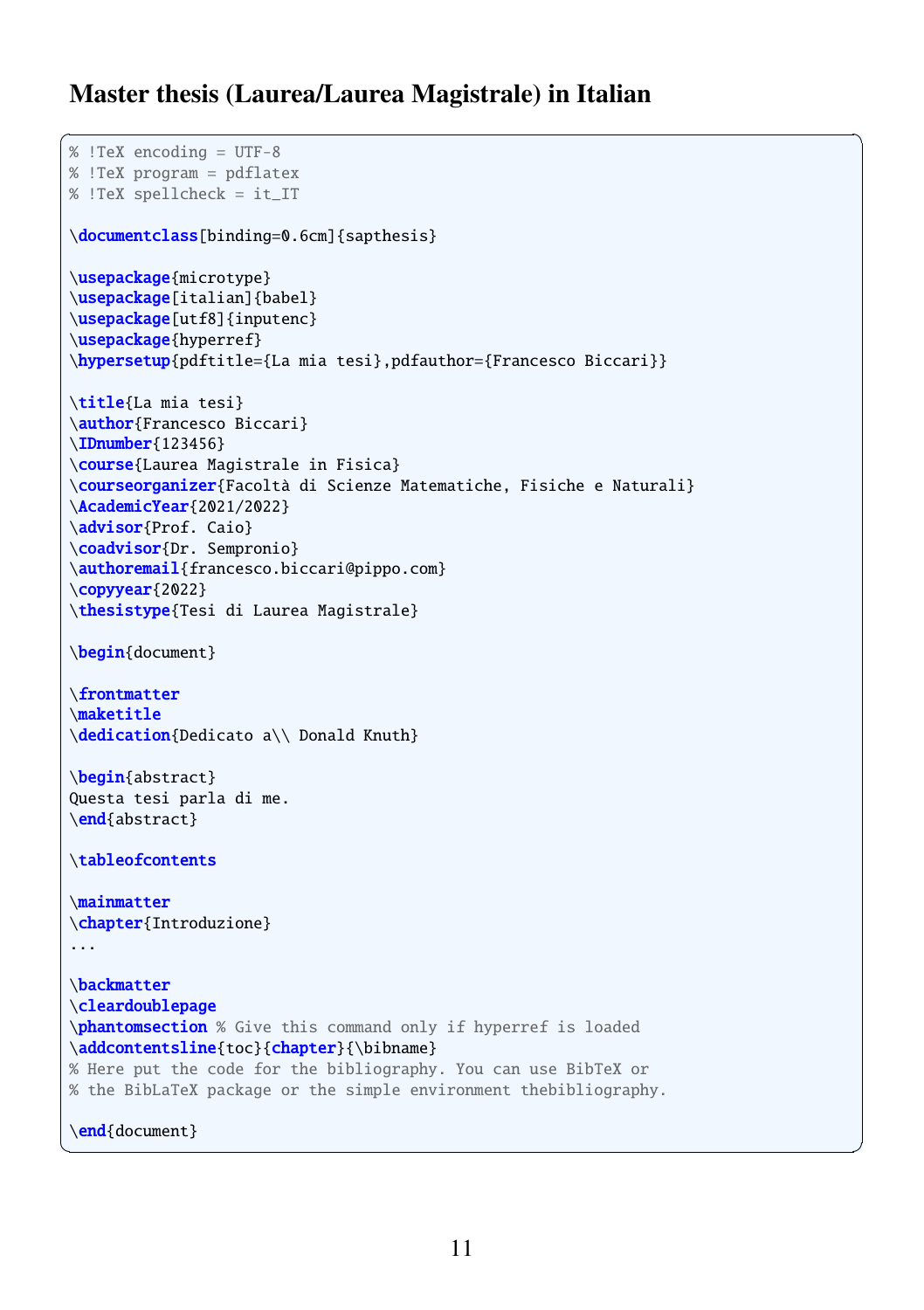#### **Specialization thesis in English**

```
\overline{a} \overline{a} \overline{a} \overline{a} \overline{a} \overline{a} \overline{a} \overline{a} \overline{a} \overline{a} \overline{a} \overline{a} \overline{a} \overline{a} \overline{a} \overline{a} \overline{a} \overline{a} \overline{a} \overline{a} \overline{a} \overline{a} \overline{a} \overline{a} \overline{% !TeX encoding = UTF-8
% !TeX program = pdflatex
% !TeX spellcheck = en_US
\documentclass[binding=0.6cm]{sapthesis}
\usepackage{microtype}
\usepackage[english]{babel}
\usepackage[utf8]{inputenc}
\usepackage{hyperref}
\hypersetup{pdftitle={My thesis},pdfauthor={Francesco Biccari}}
\title{My thesis}
\author{Francesco Biccari}
\IDnumber{123456}
\course{Specializzazione in Fisica Medica}
\courseorganizer{Facoltà di Medicina e Chirurgia}
\AcademicYear{2021/2022}
\advisor{Prof. Caio}
\coadvisor{Dr. Sempronio}
\director{Prof. Pippo}
\customdirectorlabel{Direttore della Scuola di Specializzazione}
\authoremail{francesco.biccari@pippo.com}
\copyyear{2022}
\thesistype{Specialization thesis}
\begin{document}
\frontmatter
\maketitle
\dedication{Dedicated to\\ Donald Knuth}
\begin{abstract}
This thesis deals with myself.
\end{abstract}
\tableofcontents
\mainmatter
\chapter{Introduction}
 ...
\backmatter
\cleardoublepage
\phantomsection % Give this command only if hyperref is loaded
\addcontentsline{toc}{chapter}{\bibname}
% Here put the code for the bibliography. You can use BibTeX or
% the BibLaTeX package or the simple environment thebibliography.
 \end{document}
```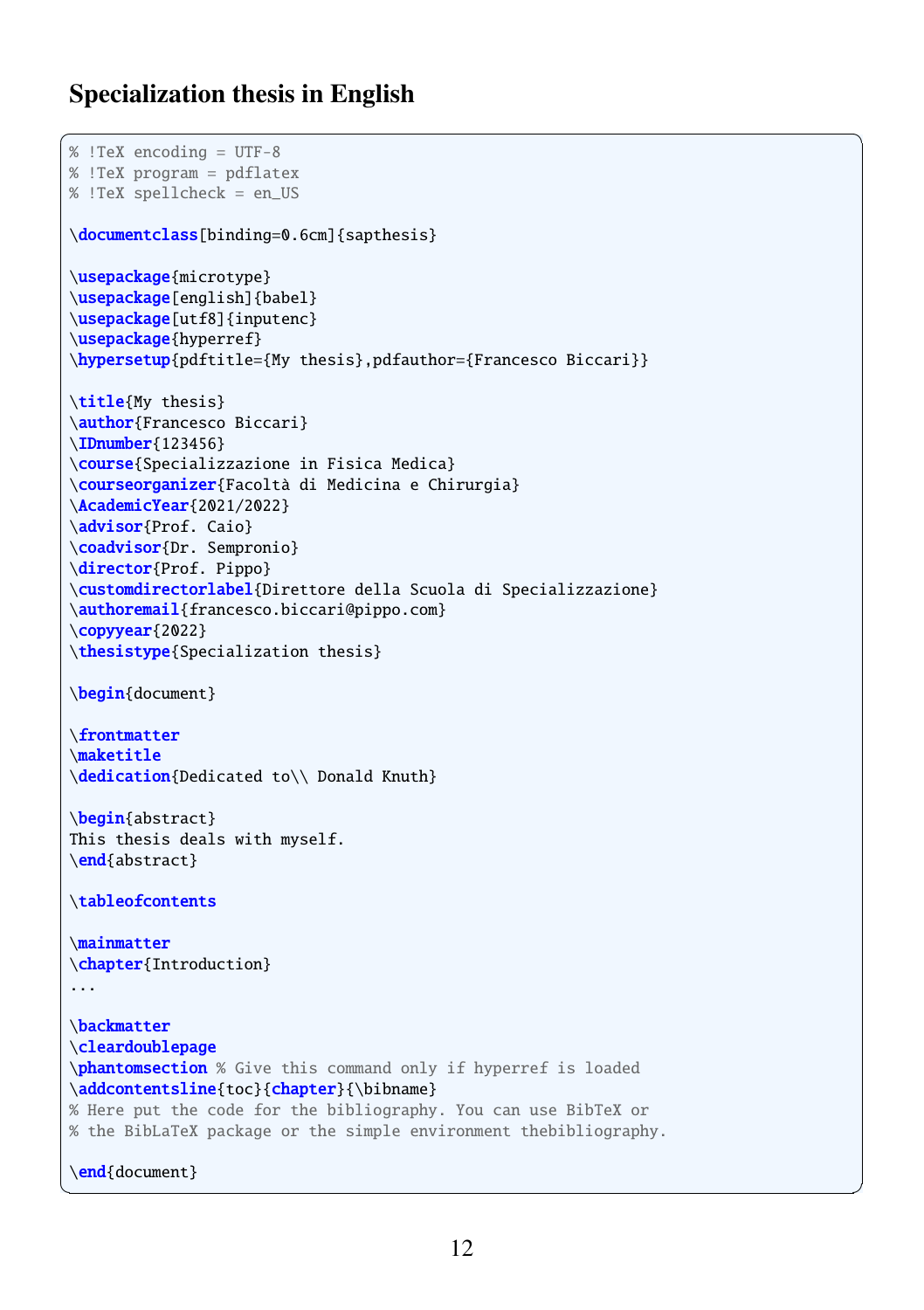## <span id="page-12-0"></span>A A very brief introduction to the T<sub>E</sub>X world

Many people want to (or are compelled to) write in LATEX without studying a basic manual. Here follows a very brief introduction to the TEX world.

TEX, the document preparation system designed by Donald Knuth in 1978, is a program to typeset documents. It is a mark-up language: you write a simple text decorated with TEX commands (source code) which is then compiled to obtain the final product, a document in pdf format.  $L^2F$ <sub>EX</sub> is just a set of macros, written in TEX, to simplify the writing of the source code: it can be thought as a simpler programming language with respect to T<sub>EX</sub>. A source code written in LATEX can be compiled by several "compilers": pdflatex (the most common), or xelatex, or others.

The following list of LATEX manuals, may be especially useful for Italian authors.

- L. Pantieri & T. Gordini, *[L'arte di scrivere con](http://www.lorenzopantieri.net/LaTeX_files/ArteLaTeX.pdf)* LATEX, (2017)
- S. PAKIN, *[The comprehensive](http://mirror.ctan.org/info/symbols/comprehensive/symbols-a4.pdf)* LAT<sub>E</sub>X *symbol list*, (2021)
- E. Gregorio, LATEX*[: breve guida ai pacchetti di uso più comune](http://profs.sci.univr.it/~gregorio/breveguida.pdf)*, (2010)

In order to use  $\text{L} \times \text{L} \times \text{L}$ , you have to install a T<sub>E</sub>X distribution. It contains the compilers, several fonts and other files needed by the compilers and also many *packages*, which can be thought as libraries or extensions of LATEX. The most famous distributions are [MiKTeX](http://miktex.org/) (available only for Windows, Linux, and Mac), [TeX Live](http://www.tug.org/texlive/) (available for Windows, Linux, and Mac) and [MacTeX](https://tug.org/mactex/) (available only for Mac OS).

Finally we discuss the editor, that is the program used to write your source file. Since a source file written in LATEX, like in any other programming language, is a simple text file, you can write your code with any text editor you want (for example Notepad in Windows). However the suggested editors are:

- [TeXworks.](http://tug.org/texworks/) Already installed with any T<sub>F</sub>X distribution. Very simple and powerful. Use TeXworks if you are not an expert. Enrico Gregorio has written a very good and brief TeXworks manual in Italian, which can be found at: <http://profs.sci.univr.it/~gregorio/introtexworks.pdf>.
- [TeXstudio](http://texstudio.sourceforge.net/) (cross-platform), [TeXmaker](http://www.xm1math.net/texmaker/) (cross-platform), [TeXshop](http://pages.uoregon.edu/koch/texshop/) (only for Mac), [Kile](http://kile.sourceforge.net/) (only for Linux). Powerful editors.
- **Avoid** other editors unless you know what you are doing!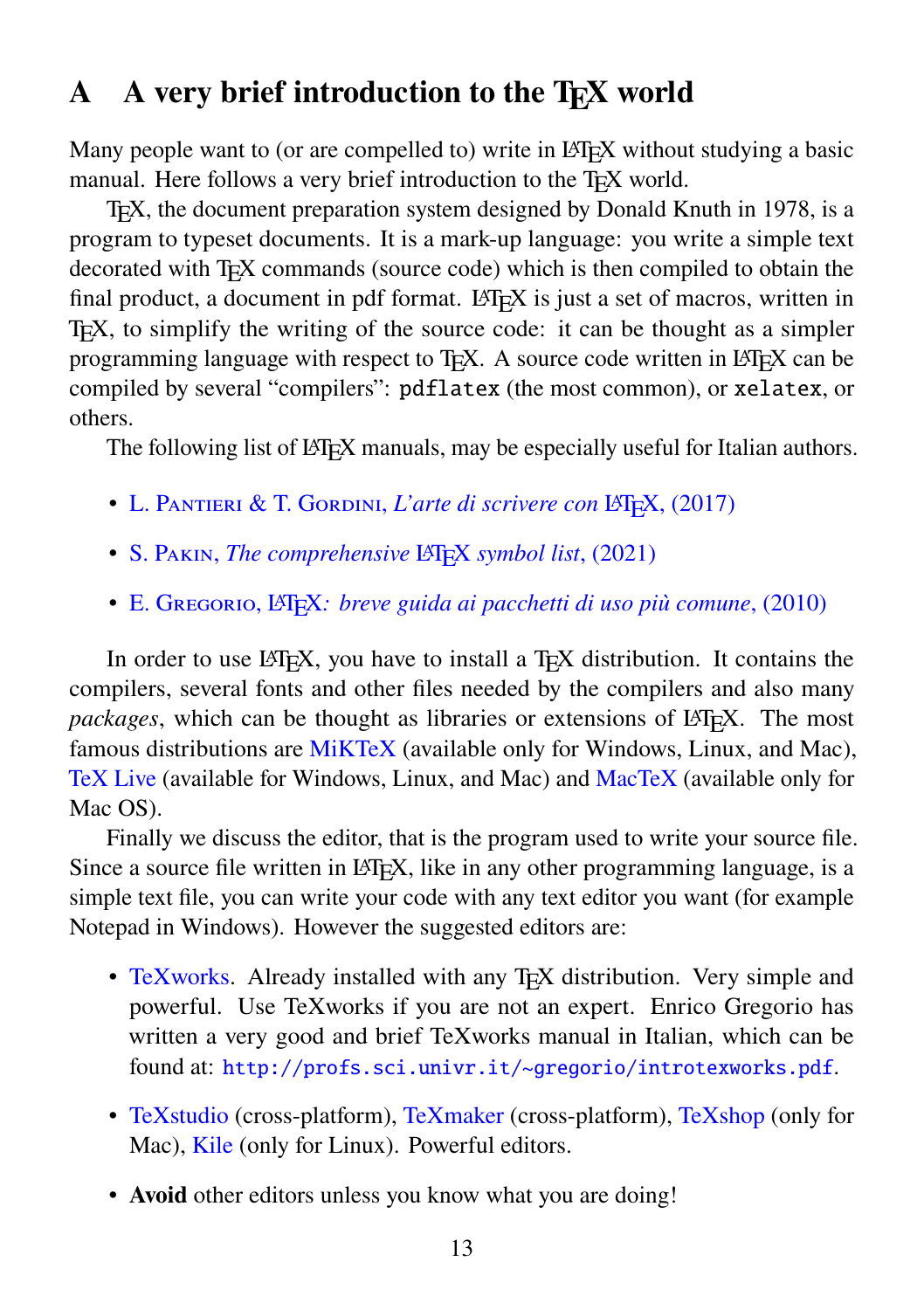Finally we explain how to compile the example documents provided in the sapthesis package. Double click on one of the .tex file in the examples folder. TeXworks should start showing the content of that file. The pdflatex compiler should be automatically selected thanks to the *magic lines* placed at the beginning of the file. Now, in order to compile, press the green button. At the end of the compilation the resulting pdf appears in a separate window. Remember to compile at least three times, because LATEX needs more than one compilation to correctly resolve the internal cross references (for example for the table of contents composition, or when you refer to a figure by the  $\label{red} \label{red}$   $\text{degree}$  mechanism).

### **Using Overleaf**

[Overleaf](https://www.overleaf.com/) is a collaborative cloud-based online text editor, specifically designed for LAT<sub>EX</sub>. The compilation of the source file is performed remotely on the Overleaf servers, by a TeXLive distribution. Therefore, using sapthesis in Overleaf is straightforward. You don't need to do anything, the package is already available. For any reason sapthesis is not available or the version present in Overleaf is outdated, just copy the files of sapthesis in your remote working directory in Overleaf. Local files have always precedence with respect to global files.

## **Using LyX**

 $L_yX$  is an advanced LATEX editor which does not simply show the source code like any text editor, but instead it renders maths, images, tables and some text formatting commands. However this "layer" between the writer and the real source code is sometimes frustrating and many authors discourage the usage of LyX.

Using sapthesis with LyX is quite straightforward.

- Install sapthesis by the package manager of your T<sub>E</sub>X distribution or manually.
- Copy the file sapthesis.layout in the directory C:\Program Files\Lyx20\Resources\layouts\ and then, in LyX, click on Tools  $>$  Reconfigure. This will add the sapthesis class in the list of LyX available classes.
- In LyX, first of all, go in Tools > Preferences > Language Settings > Language and choose "none" in Language package. This step is necessary because LyX not only loads babel with the desired language, but it passes the language also as an option for the class! This triggers an error in many classes.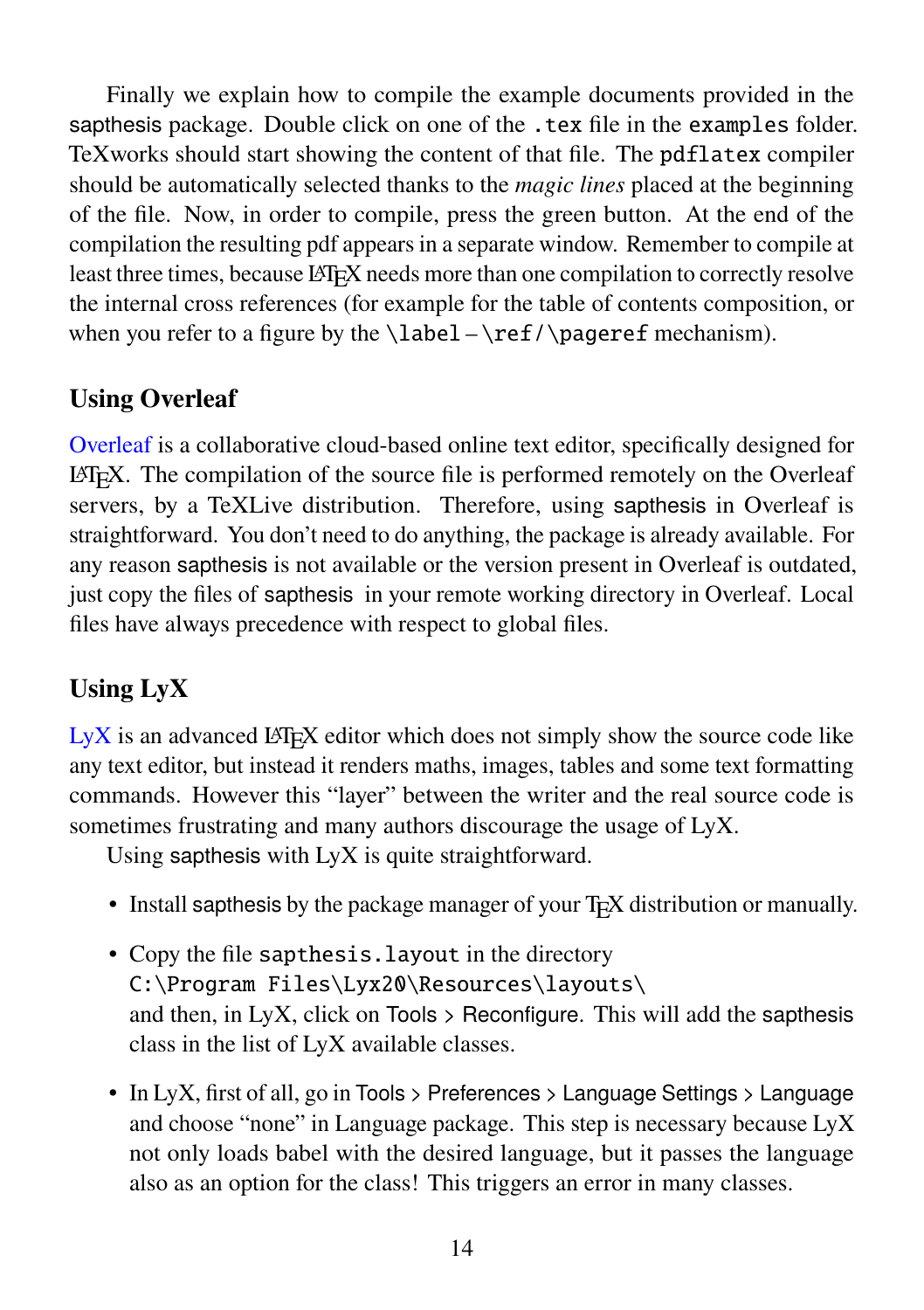- Create a new document and go in Document > Settings > Document Class. Here you can choose sapthesis as the class for the document and write the class options.
- Write the preamble in Document > Settings > LaTeX Preamble.
- Create the titlepage inserting the title by the Title item in the LyX left menu.

It is recommended to activate View > Source Pane. This step is not necessary but it is very useful to observe the LATEX code produced by LyX (on the right choose "Complete source" or "Preamble").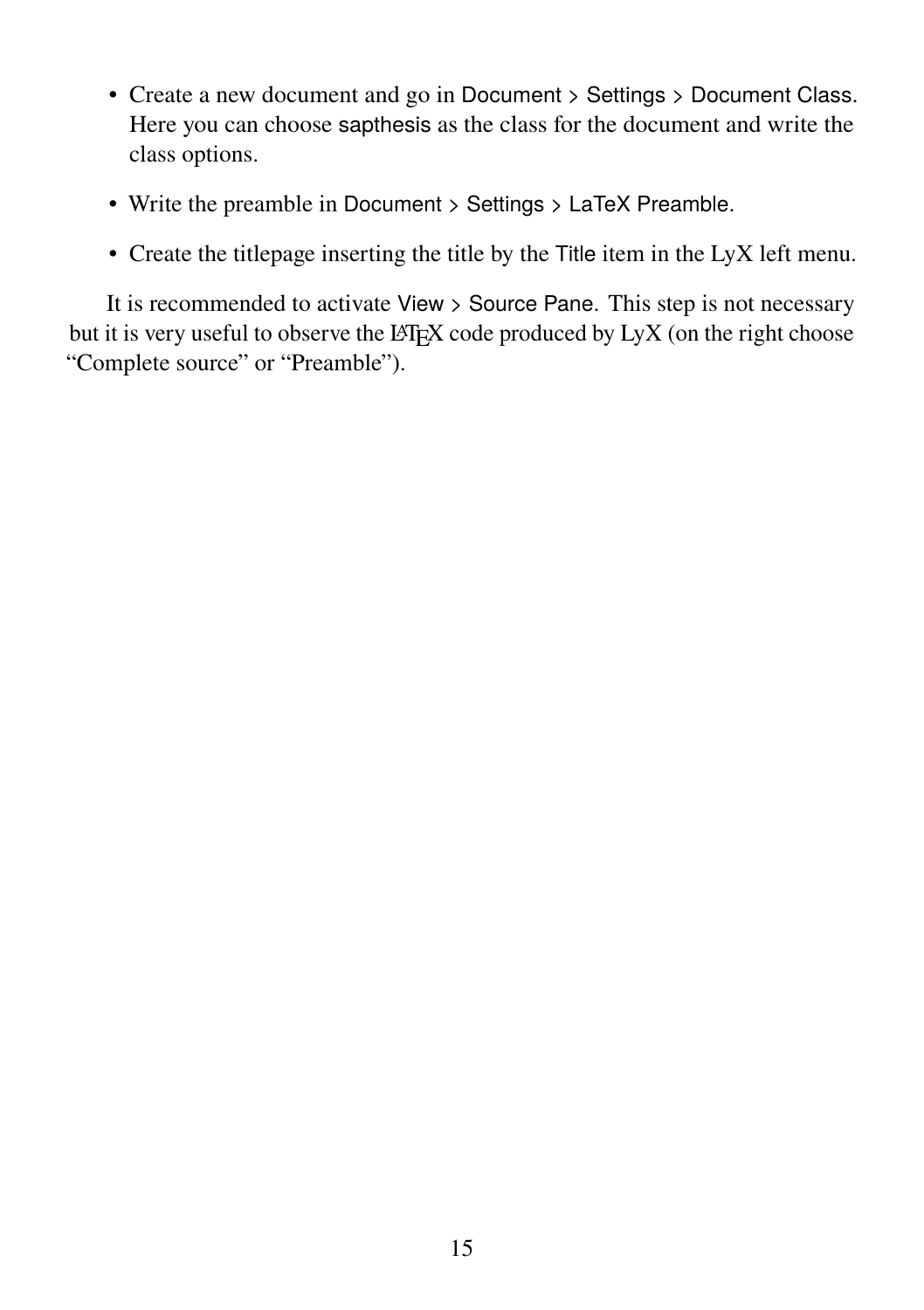## <span id="page-15-0"></span>**B Frequently Asked Questions**

#### <span id="page-15-1"></span>**B.1 How can I increase the font size?**

The default font used in Sapthesis is Latin Modern. The default font size is 11 pt using A4 and 10 pt using A5 and B5. At the moment it is impossible to change the font size unless you modify the Sapthesis class file (sapthesis.cls). The reason for this choice is to maintain a common format for all the theses.

#### <span id="page-15-2"></span>**B.2 How can I increase the line-spacing?**

The line-spacing in typography is defined as the distance between two lines. A strange "tradition" in Italy is to write the thesis with a double line-spacing. This is an incredibly large number. The lines are so separated that the effect is very ugly. Two reasons are behind this choice. The first one is that a lot of space is available for your professor to comment your text. The second one is that, in this way, the thesis is thicker.

This effect is amplified when you use Microsoft Word because Word defines the line-spacing in a different way with respect to the typical definition. And usually people do not know that. Therefore, when you set the value of 2 for the line-spacing in Word, actually you obtain a line-spacing of 2.34 according to the normal definition of the term! (Word adds an extra 17% of space, I do not know why).

Of course this large value of the line-spacing is a nonsense. It is known in typography that the best value ranges between  $1.20$  and  $1.45$ . In LAT<sub>EX</sub> the default line-spacing is 1.20, which means that, if you use a font size of 10 pt, the line-spacing is 12 pt. In Sapthesis the line-spacing is set to 1.20. Nowadays, professors typically correct a thesis by using the comment tools of the their pdf viewer. There are still some who want to print it and want a double line-spacing. In that case, give them a copy with a double line-spacing but ask them to have the permission to print it in a more normal line-spacing, in order to save paper.

If you want to change the line-spacing, do not use the \linespread command. Load instead the setspace package and use, for example, the \onehalfspacing command.

#### <span id="page-15-3"></span>**B.3 Single sided or double sided printing?**

A strange "tradition" in Italy is to print the theses only on one side of the paper sheets. In the past this was justified because a thesis was manually typed by a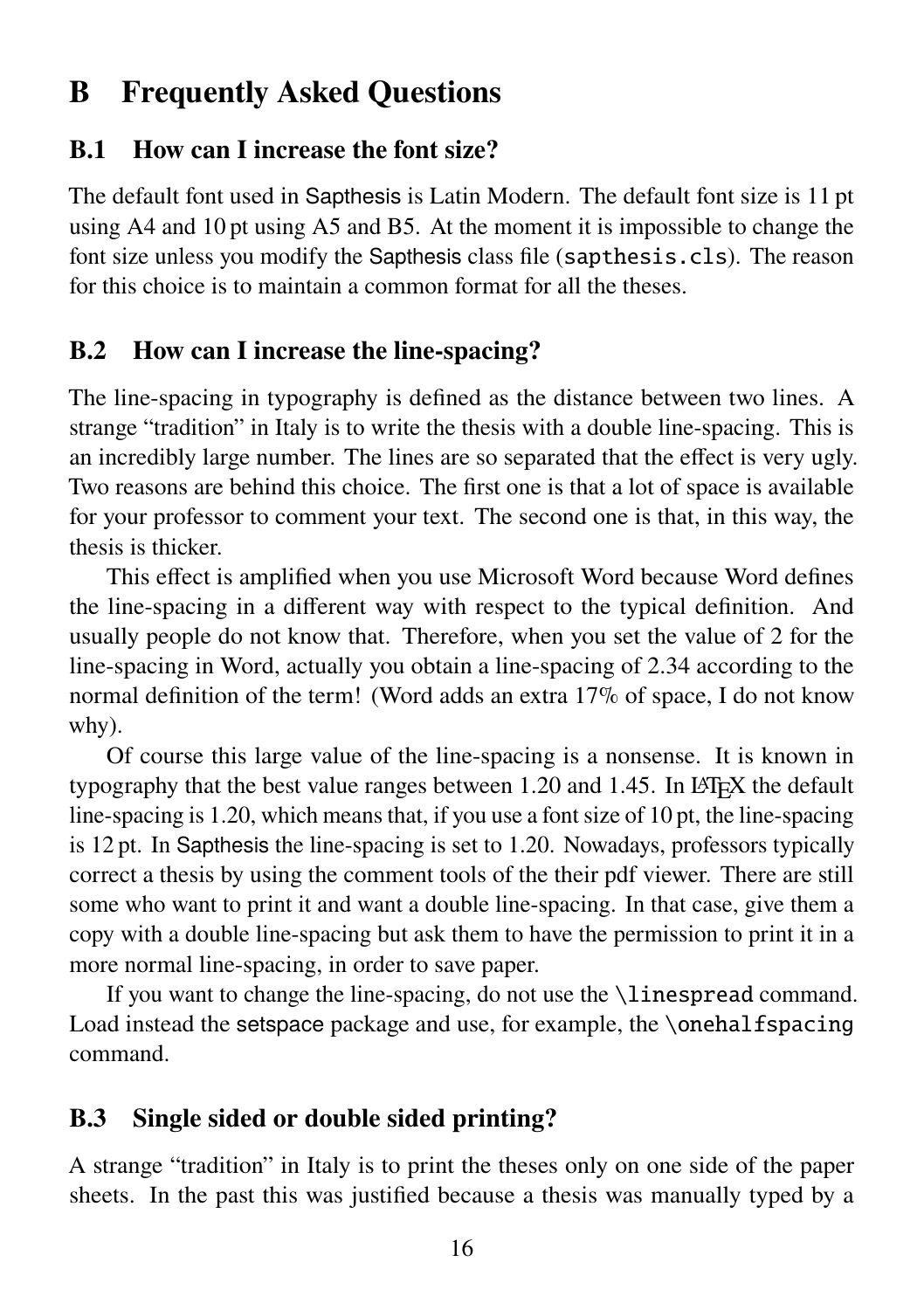[typewriter machine.](https://en.wikipedia.org/wiki/Typewriter) Today, where the theses are all composed by a computer, this "tradition" is kept mainly because in this way the professors and the students are happy to see a thicker book.

Of course this is a nonsense. Not only because the bulky effect is only aesthetic (if you open the thesis you can see that only one side is printed), but especially because it is a waste of paper. Moreover, reading a book where only the right page is printed is quite ugly and strange, isn't it? (Have you ever seen a book, containing mainly text, printed single sided?)

The only real reason to print single sided is when a good paper is not available. Indeed, a low quality paper, like the one typically used for photocopies, has a grammage of  $80 \text{ g/m}^2$ . It is a little bit semitransparent and this can be a problem when you print double sided, especially if you have many color images. The best approach is using a proper paper grammage of 90 g/m<sup>2</sup> or 100 g/m<sup>2</sup>. Ask to the printing service which type of paper is more suitable to print your thesis double sided.

### <span id="page-16-0"></span>**B.4 Inverted margins? How much space for binding?**

Another typical question regards the margins of the thesis. Quite often the students (and incredibly also the printing services) complain about the margins of the thesis. They think that the margins are reversed because in LAT<sub>EX</sub> standard classes, by default, the inner margin is smaller than the outer margin. The same behaviour, but with slightly different proportions, is adopted in Sapthesis (see Figure [1\)](#page-16-1). Of course, they are wrong. This is the correct behavior! Indeed, as you can see in any book, the sum of the two inner margins should be more or less equal to the width of a single outer margin. This is for an aesthetic reason. Otherwise the two columns of text would be too much separated when the book is open.

<span id="page-16-1"></span>

Figure 1: A4 page layout scheme of UniFiTh class using a zero binding margin.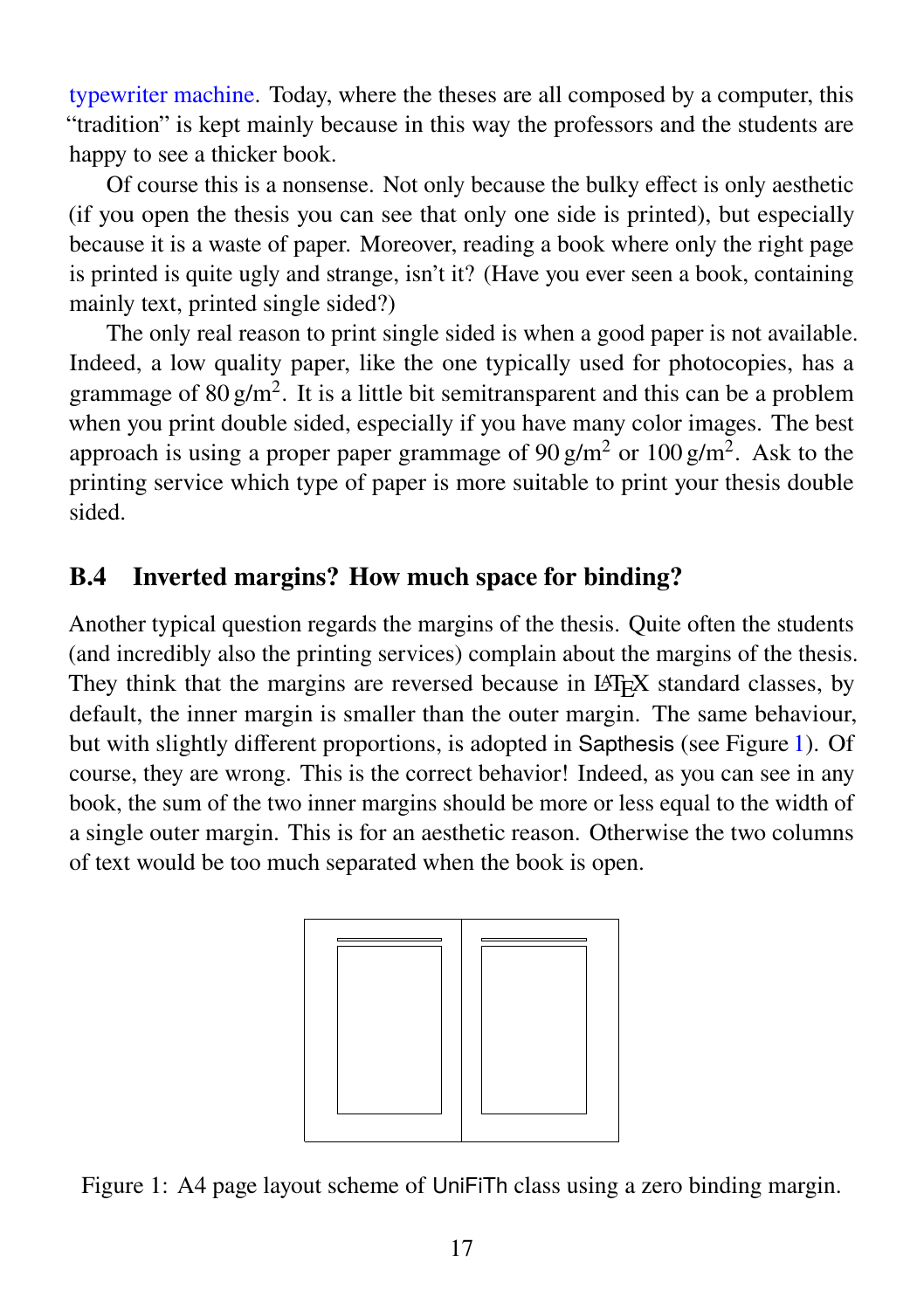At this point the students usually reply "what about the binding margin? The inner margin should be larger because some space is used by the binding process!" This is partially true. The effect described above in Figure [1](#page-16-1) is what should happen *after* the binding process. For this reason there is the documentclass binding option in Sapthesis (see Section  $3.1$ ). Typical values are 6 or 7 mm but it is always preferable to ask the printing service which is the correct value according to the binding method (be careful because many printing services are not professional and suggest arbitrarly binding margin values).

#### <span id="page-17-0"></span>**B.5 Numbered introduction and conclusions?**

There is a strange "tradition" in Italy to not attribute a number to the Introduction and Conclusions of a thesis. Probably, only because they are usually short chapters. So it seems that they do not deserve a proper number like any other chapter.

In my (and not only mine) opinion this is a nonsense. The Introduction and Conclusions chapters are part of the thesis, and they should be read to properly understand the thesis. They cannot be skipped. So why don't attribute a number to those chapters?

Therefore I suggest to use the following structure of the thesis (which is the same reported in the examples in Appendix [6\)](#page-9-0).

 $\overline{a}$   $\overline{a}$   $\overline{a}$   $\overline{a}$   $\overline{a}$   $\overline{a}$   $\overline{a}$   $\overline{a}$   $\overline{a}$   $\overline{a}$   $\overline{a}$   $\overline{a}$   $\overline{a}$   $\overline{a}$   $\overline{a}$   $\overline{a}$   $\overline{a}$   $\overline{a}$   $\overline{a}$   $\overline{a}$   $\overline{a}$   $\overline{a}$   $\overline{a}$   $\overline{a}$   $\overline{$ 

```
...
\frontmatter
\maketitle
...
% The chapters after the mainmatter command are numbered
\mainmatter
\chapter{Introduction}
\chapter{...}
\chapter{...}
\chapter{...}
\chapter{Conclusions}
\backmatter
...
✝ ✆
```
However, if you really want to follow the nonsense of not giving a number to the Introduction and Conclusions chapter, you can do it in the following way. But keep in mind that *if you do not number the Introduction and Conclusions, you cannot insert any numbered equation, table, or picture in these chapters*. Indeed, all these objects are numbered with the chapter number: Fig. 1.2, Tab. 3.2, Eq. (4.1), etc. If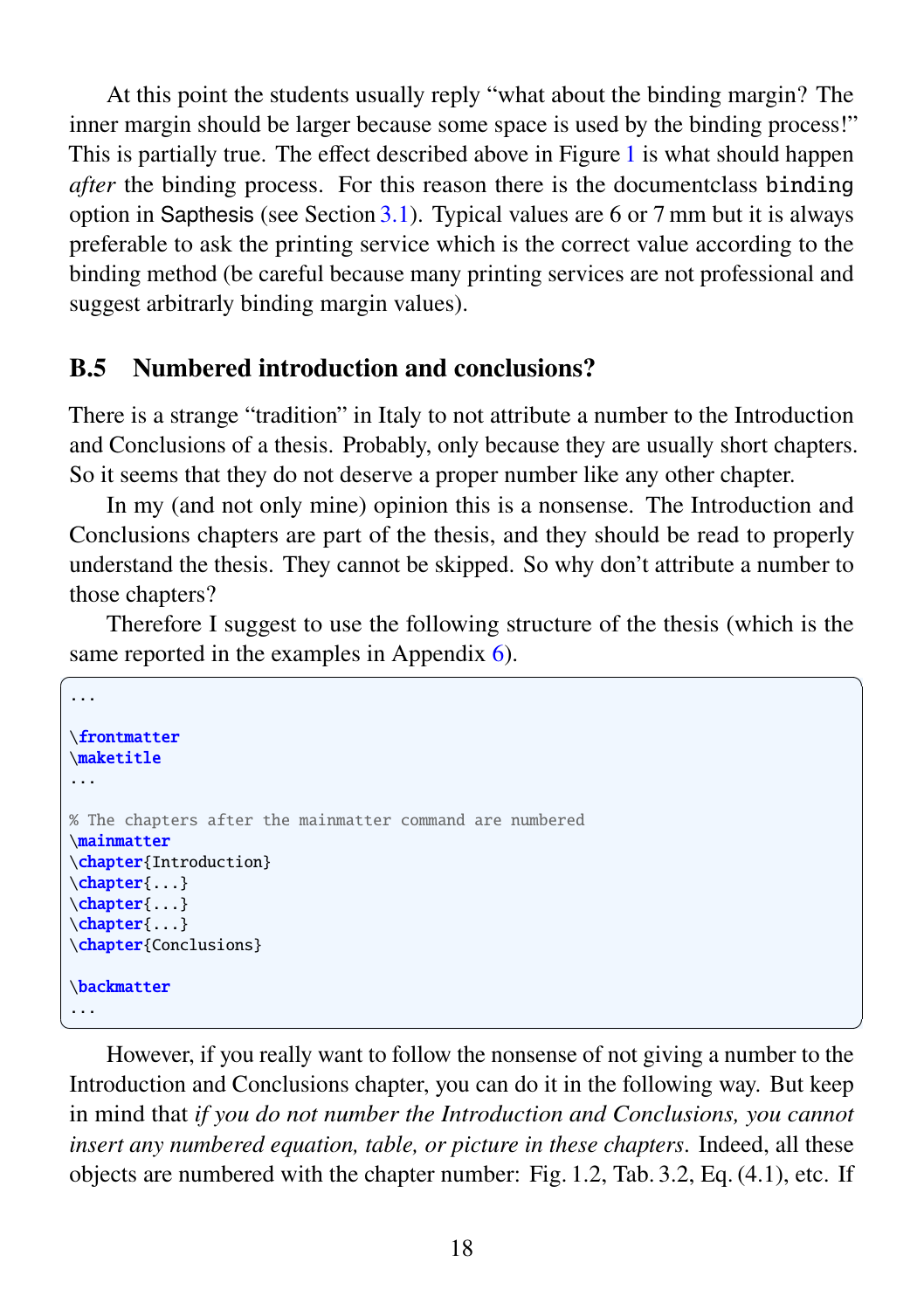the chapter does not have a number, how can we assign a number to Figures, Tables, or Equations?

 $\sqrt{1 - \frac{1}{2}}$ 

```
...
\frontmatter
\maketitle
% The chapters after the mainmatter command are numbered
\mainmatter
\chapter*{Introduction} % The chapter* does not attribute a number
\markboth{Introduction}{} % This command is necessary for the headings
\chapter{...}
\chapter{...}
\chapter{...}
\chapter*{Conclusions} % The chapter* does not attribute a number
\markboth{Conclusions}{} % This command is necessary for the headings
\backmatter
...
```
Finally, it is worth noting that the first and last chapter of a thesis must not to be always called Introduction and Conclusions!

 $\overline{\phantom{a}}$   $\overline{\phantom{a}}$   $\overline{\phantom{a}}$   $\overline{\phantom{a}}$   $\overline{\phantom{a}}$   $\overline{\phantom{a}}$   $\overline{\phantom{a}}$   $\overline{\phantom{a}}$   $\overline{\phantom{a}}$   $\overline{\phantom{a}}$   $\overline{\phantom{a}}$   $\overline{\phantom{a}}$   $\overline{\phantom{a}}$   $\overline{\phantom{a}}$   $\overline{\phantom{a}}$   $\overline{\phantom{a}}$   $\overline{\phantom{a}}$   $\overline{\phantom{a}}$   $\overline{\$ 

#### <span id="page-18-0"></span>**B.6 How to reduce the size of the pdf?**

Usually, students do not optimize the images of their thesis. This is a very bad practice and one of the typical consequences is the excessive large size of the final pdf. The topic is too long to be covered here, however I want to provide a simple way to reduce *a posteriori* the file size of the pdf.

Using [Ghostscript](https://www.ghostscript.com/) we can "distill" a pdf file, which means interpreting it and re-enconding it again. This is just a small list of possible commands (commands are intended for Windows 64 bit but they can easily applied to other operating systems changing the name of the Ghostscript executable):

```
✞ ☎
BEST QUALITY (Flate image encoding)
```

```
gswin64c.exe -q -dNOPAUSE -dBATCH -dSAFER -sDEVICE=pdfwrite -sOutputFile=output.pdf
-dAutoFilterColorImages=false -dAutoFilterGrayImages=false
-dColorImageFilter=/FlateEncode -dGrayImageFilter=/FlateEncode
-dPDFSETTINGS=/prepress -dCompatibilityLevel=1.5 input.pdf
✝ ✆
```
✞ ☎ BEST QUALITY (DECT image encoding)

```
gswin64c.exe -q -dNOPAUSE -dBATCH -dSAFER -sDEVICE=pdfwrite -sOutputFile=output.pdf
-dPDFSETTINGS=/prepress -dCompatibilityLevel=1.5 input.pdf
```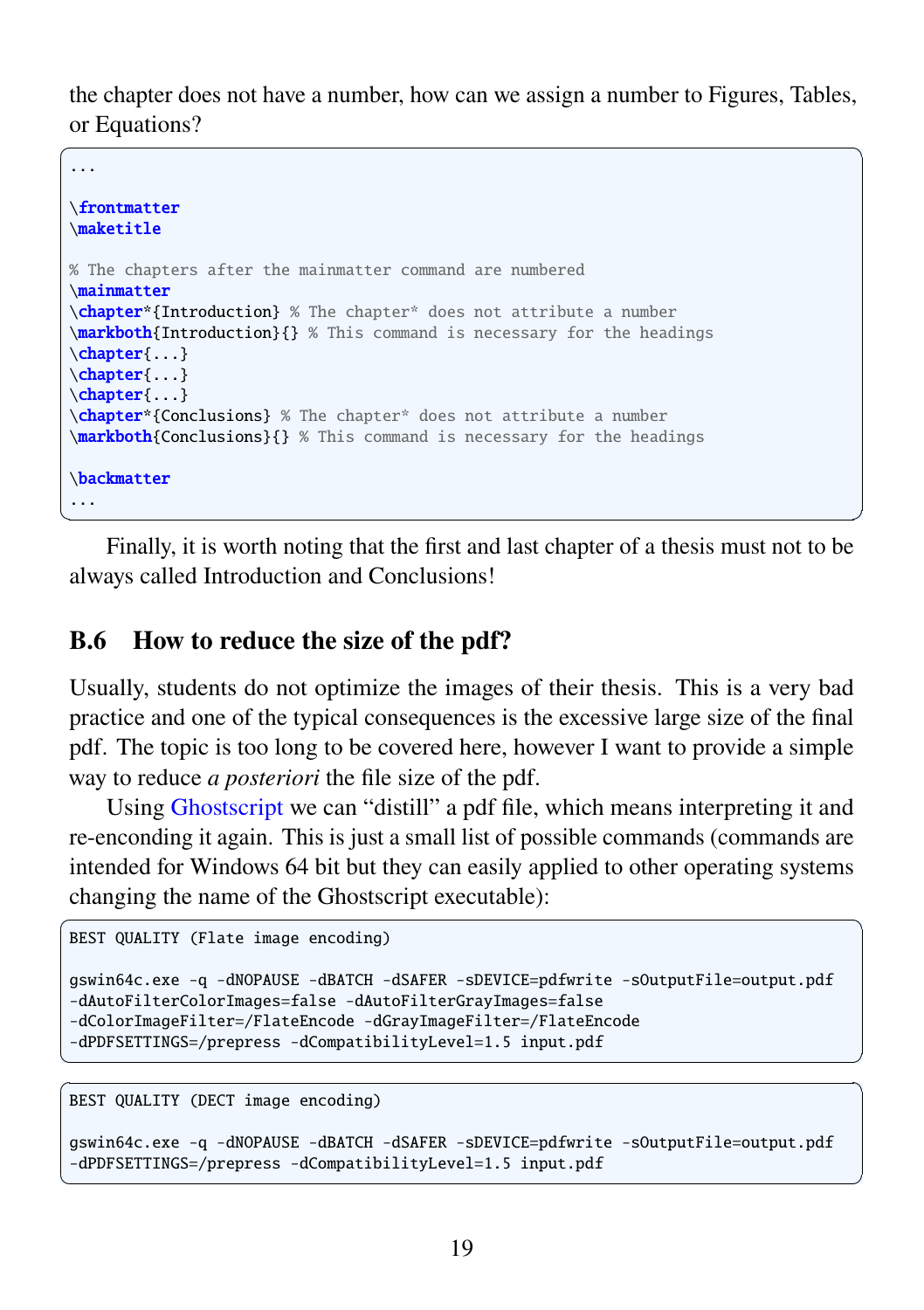```
LOWER QUALITY (DECT image encoding)
Substitute XXXXXXX with one of the following settings (order of descending quality):
/printer /ebook /screen
gswin64c.exe -q -dNOPAUSE -dBATCH -dSAFER -sDEVICE=pdfwrite -sOutputFile=output.pdf
-dPDFSETTINGS=XXXXXXX -dCompatibilityLevel=1.5 input.pdf
```
 $\qquad \qquad \qquad$ 

#### <span id="page-19-0"></span>**B.7 How to create an archivable pdf?**

[PDF/A](https://en.wikipedia.org/wiki/PDF/A) is a particular PDF format, standardized by ISO, specialized for use in the archiving and long-term preservation of electronic documents. Public and private institutions, including universities, increasingly require this form to archive electronic documents. There are several levels of PDF/A. The suggested format for a thesis is the PDF/A-2b.

The best and free way to check if a pdf file is compliant to one of the PDF/A levels is to use [veraPDF,](https://verapdf.org/) an open source software supported by the most important PDF associations in the world and funded by the European Commission. This software is freely available for Windows, Linux, and Mac.

A PDF/A file can be generated directly in LATEX, properly following some rules (see "Creare file archiviabili con pdfLATEX e LuaLATEX" by Claudio Beccari) however we do not have enough space to cover this topic here. A faster way is to transform the file of the thesis in a PDF/A compliant pdf file using [Ghostscript.](https://www.ghostscript.com/) Follow the following steps:

- 1. Copy in your working directory an icc color profile. Since the pdf file will be viewed mainly on electronic screen, you can use a generic sRGB color profile. You can download one here: [https://www.color.org/srgbprofiles.](https://www.color.org/srgbprofiles.xalter) [xalter](https://www.color.org/srgbprofiles.xalter). Rename it, for example, in srgb.icc.
- 2. Copy a PostScript definition file, with the instructions to convert the file in PDF/A, in your working directory. This file, containing all the proper commands, can be found in your computer. You can find it under the name PDFA\_def.ps in the lib folder of your Ghostscript installation directory (for example C:\Program Files\gs\gs9.22\lib\typically in the lib subfolder). Copy this file in your working directory and rename it! Let us suppose to rename it in PDFArenamed.ps.
- 3. Modify the PostScript definition file. Open the PDFArenamed.ps file and specify the color profile (srgb.icc) and the title of your pdf file. To do that